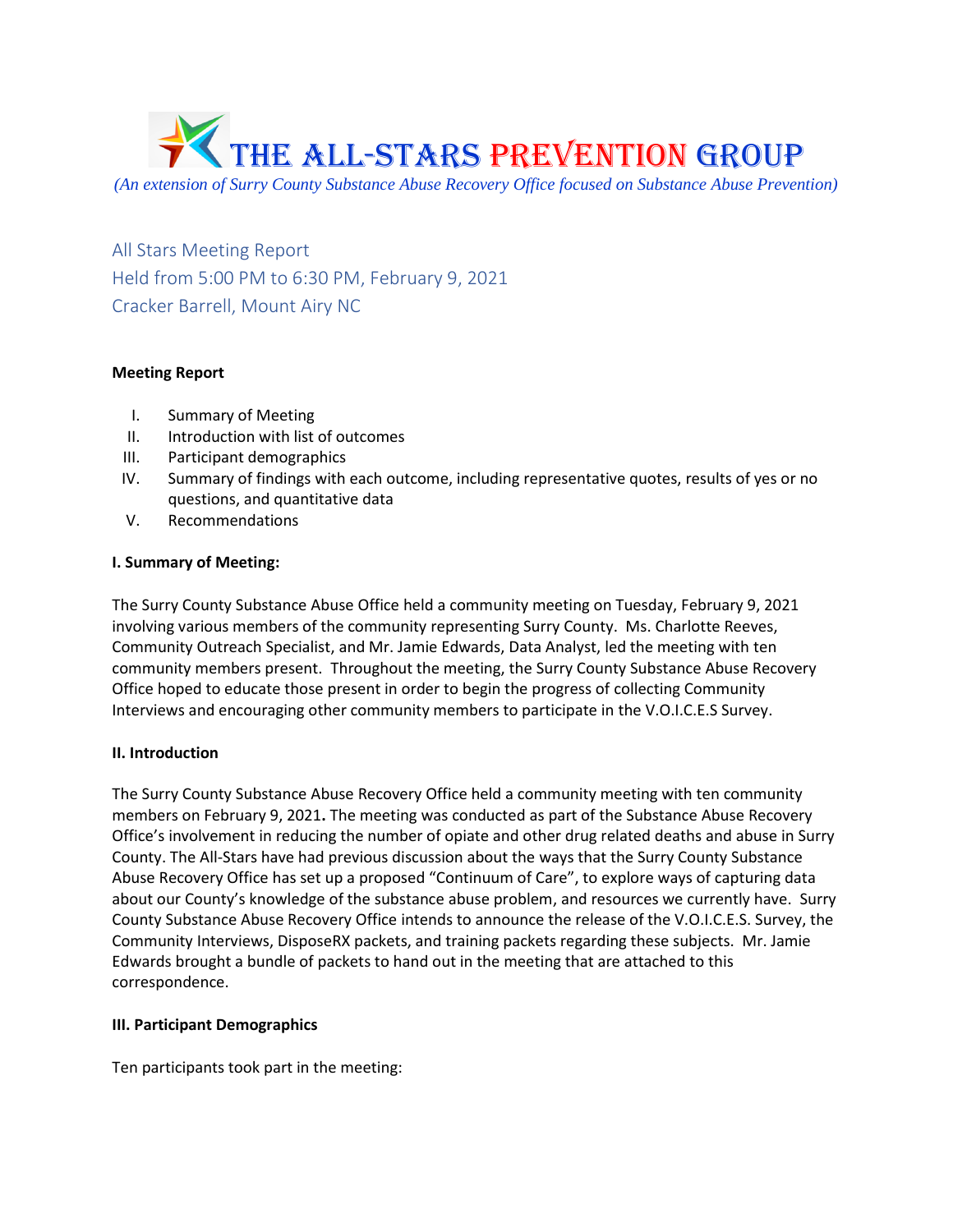• Ten women

### **IV. Participant Perspectives**

- **Perspective 1:** Community Member states that she is excited to be a part of our efforts and they are much needed in Surry County.
- **Perspective 2:** Mr. Edwards handed out the packets to each member that was present. He also requested water from Cracker Barrell to do a demonstration of how DisposeRX works, using vitamins that he provided as an example. DisposeRX is a blend of solidifying materials that provide a safe solution for the disposal of unused or expired medications. When the DisposeRX powder packet and medications are added together in the prescription bottle and shaken, the drugs become physically and chemically bound together and turned into a viscous gel. This mixture provides for an environmentally safe disposal of medications that one can perform from their own home. It also ensures that others cannot tamper with medications after they have been combined with the packet and disposed of in household garbage. Mr. Edwards recommended that the All-Stars provide these packets to community members that had medications to dispose of.

Mr. Edwards reviewed the announcement of the V.O.I.C.E.S. Survey. This announcement flyer provides our community members with general information about the survey, why it is important, where to access it, and who to contact with the Surry County Substance Abuse Recovery Office if they have any questions.

Mr. Edwards then explained the difference in the V.O.I.C.E.S. survey and the The Community Interview. They can both be anonymous if the participant chooses for them to be. The intent is to find out the true understanding of our community resident's feelings and opinions about substance abuse, so that we can focus our efforts to better serve the needs we have. The V.O.I.C.E.S. survey is available on our website at surrycountycares.com, but the Community Interview will be something that the All-Star members will conduct personally by phone, virtual platform or in person with their friends, family, and neighbors.

Mr. Edwards stated that it is important to review a training guide that was provided so that the All-Stars will feel more comfortable in conducting the interviews. The interviews should last no more than 60 minutes per participant. He stated that it is okay to skip questions if the participant has nothing to add or does not feel comfortable answering that question. The All-Star member is responsible for scheduling the interviews and recording the responses. Our office requests that each All-Star conduct a minimum of (5) Community Interviews.

**Perspective 3:** A community member asked who they should interview?

**Prevention 4:** Mr. Edwards stated that anyone who lives in Surry County and is over the age of 18.

**Prevention 5:** A community member asked where to they turn the interviews in to the County.